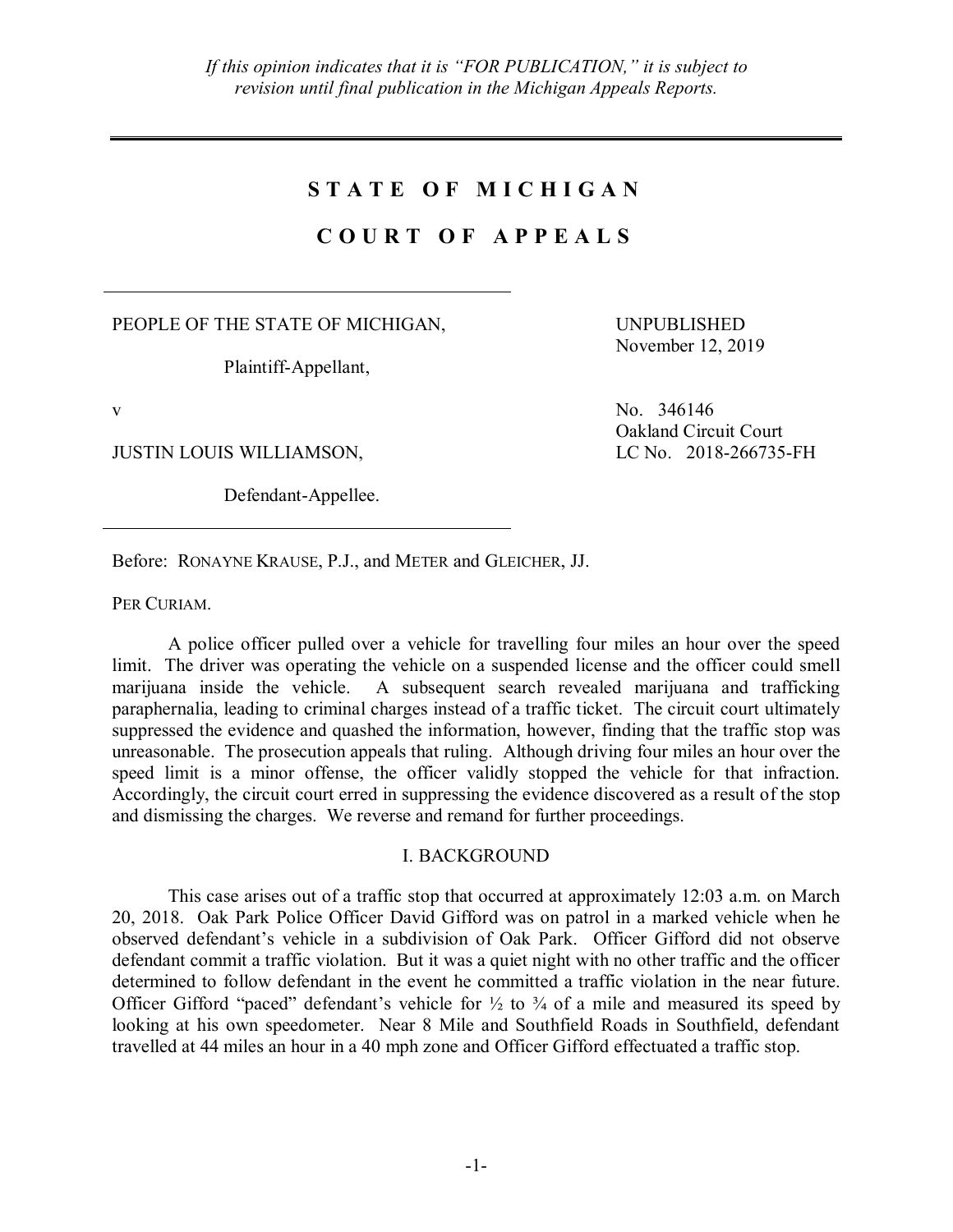Officer Gifford approached the pulled-over vehicle and observed that defendant was the only occupant. Defendant immediately stated, "I don't have a driver's license. You can take the car." The officer remarked that the vehicle's interior smelled of marijuana and air freshener and defendant admitted to possessing marijuana. Defendant reached into the back seat and handed Officer Gifford a small plastic bag of the substance. The officer asked defendant to exit the vehicle and conducted a pat-down search. Within defendant's pockets, the officer found a digital scale with marijuana residue, an iPhone, and \$935 in cash. Upon request, defendant also removed a plastic bag containing 31 grams of marijuana from his pants. The officer placed defendant under arrest and searched the vehicle. Inside, Officer Gifford found a box of plastic sandwich bags in the center console.

The prosecutor charged defendant with possession with intent to deliver less than five kilograms of marijuana, MCL 333.7401(2)(d)(*iii*), and driving with a suspended license, second offense, MCL 257.904(3)(a). Following defendant's preliminary examination in the district court, defendant moved to dismiss the charges against him, contending that Officer Gifford lacked cause to effectuate a traffic stop. The district court disagreed and bound defendant over to the circuit court. In the circuit court, defendant moved to suppress the evidence obtained during the traffic stop and to quash the information, arguing that Officer Gifford lacked articulable and reasonable suspicion that defendant had committed a traffic violation, and that the stop was pretextual. Following an evidentiary hearing at which Officer Gifford and defendant both testified, the circuit court granted defendant's motion to suppress and dismissed the charges against him. In doing so, the court ruled:

[I]n order to justify an investigative stop, the police must have particularized suspicion based on objective observation that the person stopped has been, is, or is about to be engaged in criminal wrongdoing.

[T]his was an extremely short hearing. Uh, I think the officer was very forthcoming. He admitted that he saw him, he decided to follow him and see if he could find him in violation of, of the law. And he paced him - - and I understand that the testimony is he was going 44 in a 40 zone. It, it's beyond actually proving, uh, that he may have violated the law in that respect - - it's also the reasonableness.

I don't think there's any reasonableness in pulling him over based upon this. I think he was shadowing. He admitted that he was following him to see if he could pull him over because of the time of night.

## II. ANALYSIS

In reviewing a circuit court's decision to suppress evidence and dismiss the charges against a defendant, we review for clear error the court's underlying factual findings, giving deference to that court's resolution. *People v Frohriep*, 247 Mich App 692, 702; 637 NW2d 562 (2001). Here, the circuit court found Officer Gifford's testimony credible and we defer to that credibility assessment. However, the circuit court found Officer Gifford's decision to pull over defendant's vehicle unreasonable based on the information known to the officer. We review de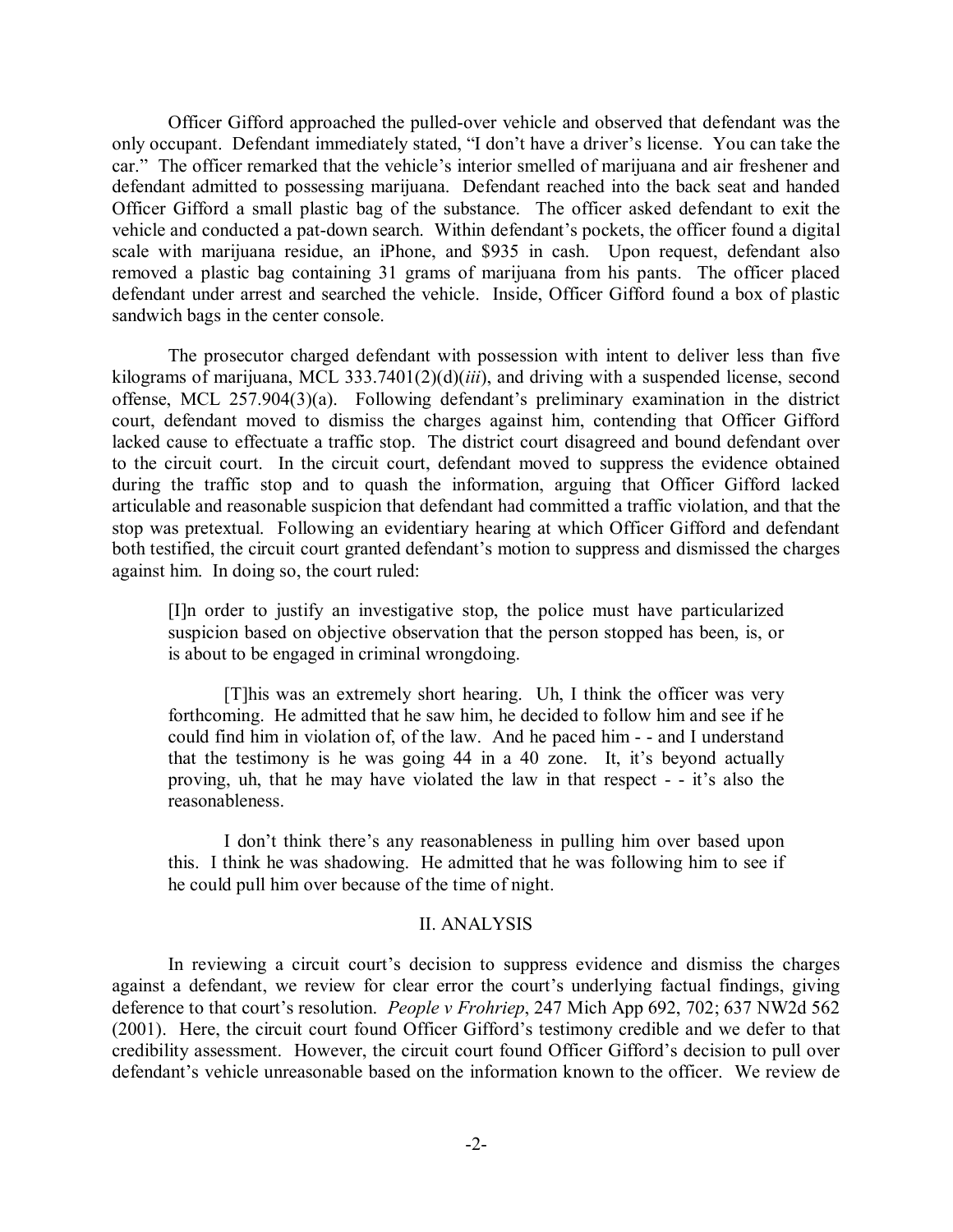novo the lower court's application of constitutional law to the facts at hand. *People v Slaughter*, 489 Mich 302, 310; 803 NW2d 171 (2011).

The Fourth Amendment of the United States Constitution and the analogous provision in the Michigan Constitution guarantee the right of persons to be secure against unreasonable searches and seizures. *People v Kazmierczak*, 461 Mich 411, 417; 605 NW2d 667 (2000), citing US Const, Am IV; Const 1963, art 1, § 11. The lawfulness of a search or seizure depends upon its reasonableness. *Virginia v Moore*, 553 US 164, 171; 128 S Ct 1598; 170 L Ed 2d 559 (2008); *People v Beuschlein*, 245 Mich App 744, 749; 630 NW2d 921 (2001). The reasonableness of a search or seizure is a fact-specific inquiry that is determined by examining the totality of the circumstances. *People v Williams*, 472 Mich 308, 314; 696 NW2d 636 (2005).

Although an officer generally needs a warrant to seize and search, there are several exceptions to the warrant requirement. One such exception is for an investigative or *Terry*<sup>1</sup> stop. *People v Barbarich*, 291 Mich App 468, 473; 807 NW2d 56 (2011). "A routine traffic stop . . . is a relatively brief encounter" that is akin to a *Terry* stop. *Knowles v Iowa*, 525 US 113, 117; 119 S Ct 484; 142 L Ed 2d 492 (1998). "A traffic stop is justified if the officer has an articulable and reasonable suspicion that a vehicle or one of its occupants is subject to seizure for a violation of law," including "a violation of a traffic law." *People v Simmons*, 316 Mich App 322, 326; 894 NW2d 86 (2016) (quotation marks and citations omitted). The test is objective, *People v Champion*, 452 Mich 92, 98; 549 NW2d 849 (1996), and the stop is justified "even if the officer's subjective intent for stopping the car is based on other factors." *People v Kavanaugh*, 320 Mich App 293, 299; 907 NW2d 845 (2017). "Reasonable suspicion entails something more than an inchoate or unparticularized suspicion or 'hunch,' but less than the level of suspicion required for probable cause." *Champion*, 452 Mich at 98. "Justification must be based on an objective manifestation that the person stopped was or was about to be engaged in criminal activity as judged by those versed in the field of law enforcement when viewed under the totality of the circumstances. The detaining officer must have had a particularized and objective basis for the suspicion of criminal activity." *Id*. at 98-99.

The circuit court reviewed the facts underlying this stop and determined that Officer Gifford credibly observed defendant travelling at four miles over the speed limit. Speeding is a traffic, or civil, violation. MCL 257.627(16). "A police officer who witnesses a civil infraction may stop and temporarily detain the offender for the purpose of issuing a written citation." *People v Chapo*, 283 Mich App 360, 366; 770 NW2d 68 (2009), citing MCL 257.742(1). Accordingly, it was objectively reasonable for Officer Gifford to effectuate a traffic stop. Officer Gifford's subjective intent to follow (or "shadow") defendant until he committed a traffic violation is irrelevant to the analysis. See *Kavanaugh*, 320 Mich App at 299.

Defendant cites *People v Haney*, 192 Mich App 207; 480 NW2d 322 (1991), for the proposition that "a stop is a mere pretext where the police use a legal justification, such as a minor violation, to support the stop in order to search a person or place for evidence of an unrelated serious crime for which they do not have reasonable suspicion necessary to support a

 <sup>1</sup> *Terry v Ohio*, 392 US 1; 88 S Ct 1868; 20 L Ed 2d 889 (1968)